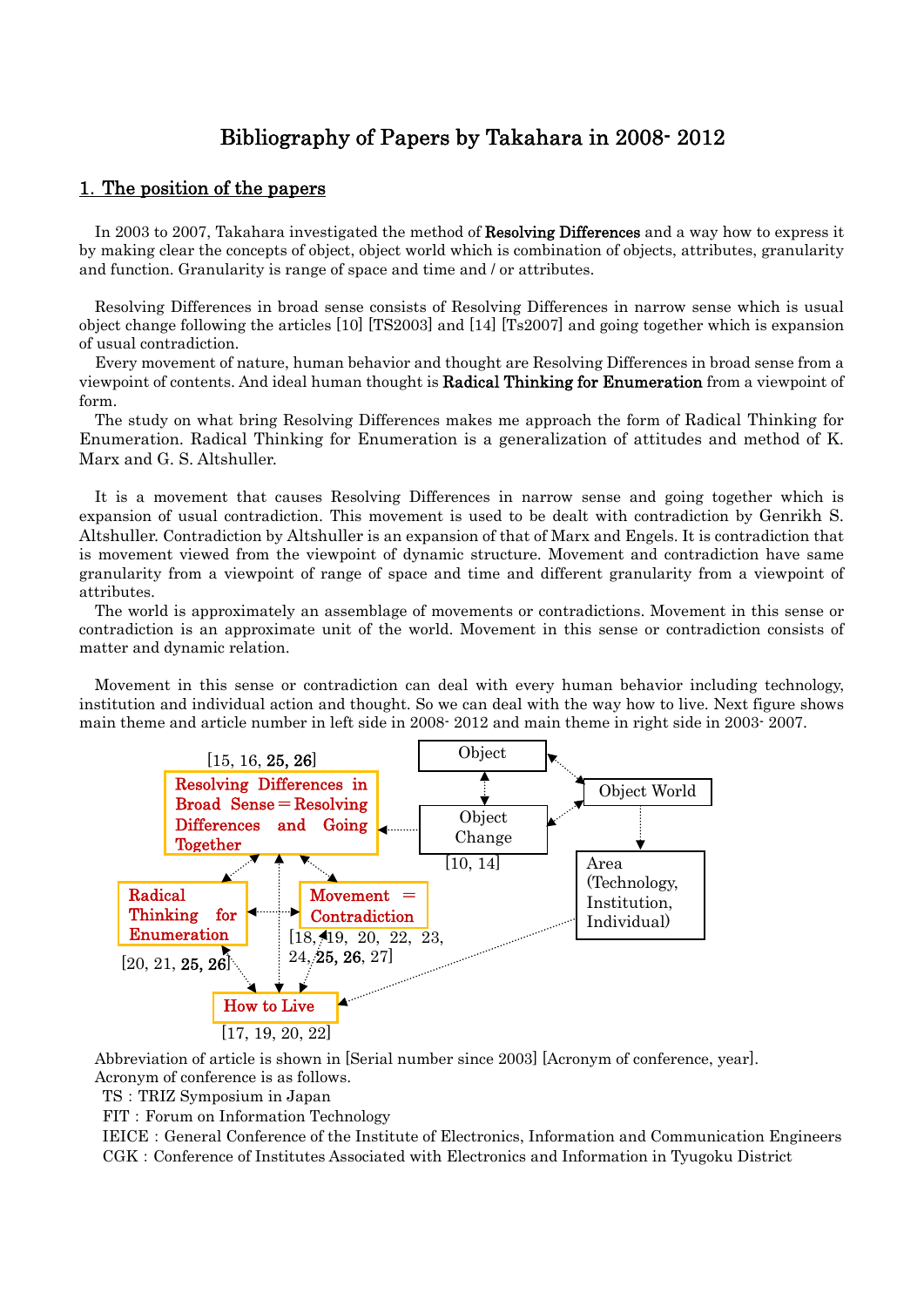Example: [15] [TS2008]

## 2. Bibliography

 [15] [TS2008] TAKAHARA, "The General Picture of TRIZ From the Viewpoint of Changing Objects―A Method of Resolving Differences Based on the Concepts of Functions and Process Objects Part 3—", The 4<sup>th</sup> TRIZ Symposium in Japan, 2008.

An important thing is only to make a necessary change on a necessary Object in some necessary way. If we could find minimum types of elements, by the combination of which we could reconstruct the original one in the area of Object and making changes, it could be said to obtain unified method of changing Objects. As a part of this study I investigate the types of changing Objects within two attributes and two Objects.

These studies make clear that TRIZ is an assemblage of changes of Objects consisting of segmentation and merging of attributes, segmentation and merging of Objects and change of attributes including handling "physical contradiction" and "technical contradiction".

Object has inner structure and attributes which produce function to the outside. From this point of view I classify the existing 40 principles in TRIZ into eight types of principles consisting of basic principles, structure principles, dynamic principles, replace principles, plus principles, minus principles, equal principles and "anti" principles.

#### [16] [FIT2008] TAKAHARA, "A Trial Study of Changing Two Objects – Reconsidering Object Part 7 –", FIT2008,2008.

My purpose is to make a new formal theory or logic to innovate the world using TRIZ. The requirements on the ideal theory of recognition and changing of the world are to handle every object to be recognized and to operate it in every possible types of changing object in every applying area including technology and institution.

I try to enumerate several types of changing Object within two attributes and two Objects. This is a mixture of intentional change which I call Resolving Differences, unintentional change and autonomous change including contradiction in the area of technology and institution.

### [17] [TS2009] TAKAHARA, "TRIZ as the Way of Life?", The 5<sup>th</sup> TRIZ Symposium in Japan, 2009. (Slides only)

My starting point is an intention to expand applicable area of TRIZ to wider area. Although TRIZ had its origin in technology, it has been widely applied to so-called "non-technical" area such as business area.

On the other hand TRIZ as I showed in slide No.9 in 2008, I recognized that TRIZ have a possibility of unified thought and method applicable to every area including not only technical area but also personal area and institutional area.

So I intend to apply TRIZ to a way of life or how to live. I reconsider the way of life based on Nakagawa's Essence of TRIZ in 50 Words;

"TRIZ provides a dialectic way of thinking,

i.e.,

to understand the problem as a system,

to image the ideal solution first, and

to solve contradictions."

To live is to change Objects to realize value. How to live is the attitudes or thought and method to live.

#### [18] [FIT2009] TAKAHARA, "Dependency of Dialectic Logic on Granularity and Density", FIT2009, 2009. (Japanese only)

[19] [TS2010] TAKAHARA, "**The Ideal of TRIZ** ―**TRIZ as the Way of Life? Part 2**―", The 6th TRIZ Symposium in Japan, 2010.

TRIZ could be applicable to every area including technological area and institutional area because TRIZ is an assemblage of methods consisting of changing one attribute, solving contradictions, segmenting and merging of attributes and objects, as I presented at the 4th Japan TRIZ Symposium.

This paper surveys a concept of object, methods and thought of TRIZ. I will investigate the movement of objects of consciousness at the beginning process of barter as an example in the area which usual TRIZ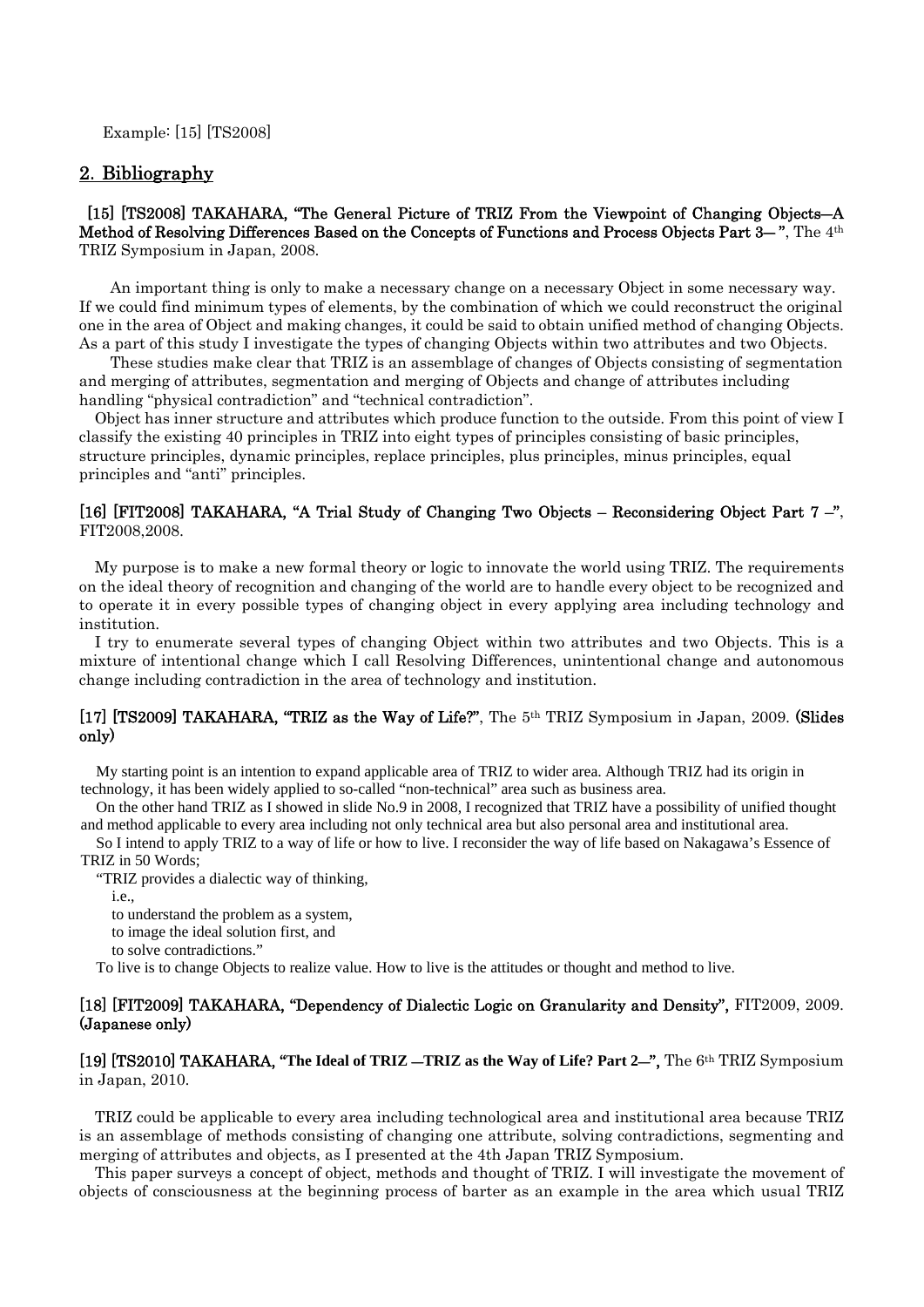does not deal with. And I will show unified four types of realization of every purpose and propose a radical thinking for enumeration.

[20] [FIT2010] TAKAHARA, "Radical Thinking for Structure of Opposites and Enumeration in TRIZ and the Way of Life", FIT2010, 2010. (Japanese only)

[21] [CGK2010] TAKAHARA, "Specifying Object and Change of Judgment by Radical Thinking for Enumeration", Conference of Institutes Associated with Electronics and Information in Tyugoku District, 2010. (Japanese only)

#### [22] [TS2011] TAKAHARA, "A Preparatory Study for Resolution of Contradiction of Unity―For the Way of Life-", The 7<sup>th</sup> TRIZ Symposium in Japan, 2011.

Dialectical Logic had been widely taught in former Soviet Union. Attitudes to review this Dialectical Logic by Genrikh S. Altshuller gave TRIZ a powerful possibility. Every philosophy, every thought even every method was appeared to the earth by attitudes of the originator to review existing one.

It is a valuable lesson taught from history for us if we forgot to continue to review every philosophy, every thought or every method, they stopped to expand and even corrupted. Originally Dialectical Logic teaches us the way of object how to interact each other and how to change all the time. We should continue to review Dialectical Logic all the time.

Contradiction consists of two opposites and mutual relation between two opposites from inner point of view. It has function of movement from outer point of view. It is an approximate element of structures and processes of the world.

Contradiction has three types which consist of autonomous movement, movement to ignite action and that of unity. "Physical contradiction" has three types. "Technical contradiction" has four types.

The form of human history especially in institutional area is segmenting objects and partly merging object to acquire progress in life. But now we need some unification between object and I, between community and I, between viewpoint and attitude, between philosophy and method and humble attitude and critical attitude etc. These "opposites" form contradiction of unity.

The final ideal can be obtained by resolving "Technical Contradiction 2" and Contradiction of unity. Continuous every action or thought of every person can contribute to the final ideal.

#### [23] [FIT2011] TAKAHARA, "Re-structuring Dialectical Logic", FIT2011, 2011. (Japanese only)

[24] [IEICE2012] TAKAHARA, "Logic of the Birth of Barter ― For Restructuring Dialectical Logic by Expanded Contradiction Model―", General Conference of the Institute of Electronics, Information and Communication Engineers, 2012. (Japanese only)

## [25] [FIT2012] TAKAHARA, "How to Manage Granularity, Enumeration, Relation and Movement", FIT2012, 2012. (Japanese only)

#### [26] [TS2012] TAKAHARA, "Radical Thinking for Enumeration and Contradiction", The 8th TRIZ Symposium in Japan, 2012.

Correct thinking consists of setting correct granularity of object and method from among enumerated objects and methods and adapting correct logic under correct value.

One of requirements of correct thinking is to manage granularity of object, enumeration of objects. Granularity is size, magnitude or scope in space and/ or time and degree of abstraction of attributes of something which is specified by points of view.

Granularity and enumeration have mutually related constraint. We can get correct granularity of object only from among the perfectly enumerated objects. Without enumeration of objects we might miss the adequate granularity of object.

Granularity of object and enumeration of objects is the base of relation between objects and movement of object. At first sight granularity and enumeration are important only in the situation of changing objects